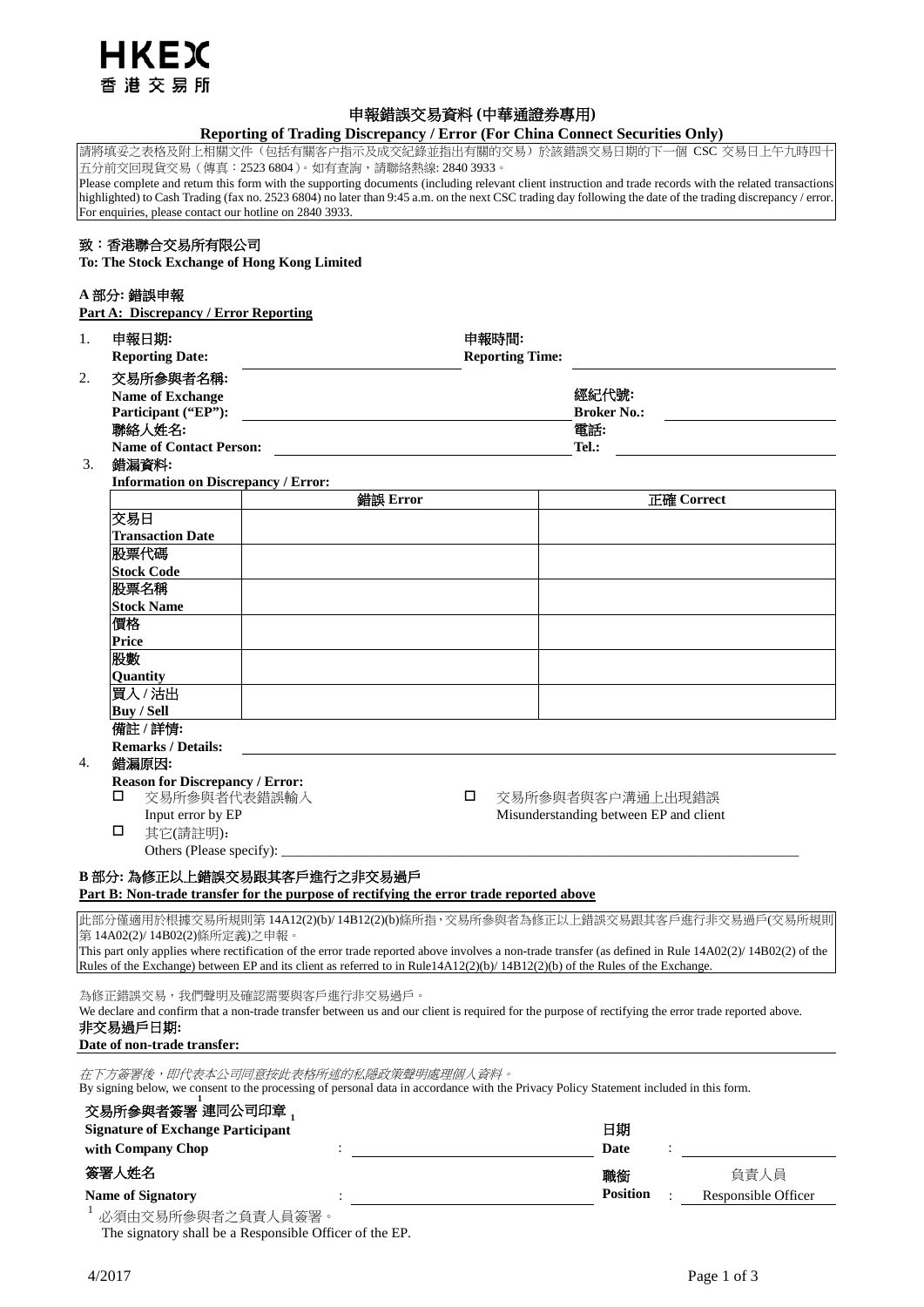# HKEX 香港交易所

## **Privacy Policy Statement**

Hong Kong Exchanges and Clearing Limited, and from time to time, its subsidiaries (together the "**Group**") (and each being "**HKEX**", "**we**", "**us**" or "**member of the Group**" for the purposes of this Privacy Policy Statement as appropriate) recognise their responsibilities in relation to the collection, holding, processing, use and/or transfer of personal data under the Personal Data (Privacy) Ordinance (Cap. 486) ("**PDPO**"). Personal data will be collected only for lawful and relevant purposes and all practicable steps will be taken to ensure that personal data held by us is accurate. We will use your personal data which we may from time to time collect in accordance with this Privacy Policy Statement.

We regularly review this Privacy Policy Statement and may from time to time revise it or add specific instructions, policies and terms. Where any changes to this Privacy Policy Statement are material, we will notify you using the contact details you have provided us with and, where required by the PDPO, give you the opportunity to opt out of these changes by means notified to you at that time. Otherwise, in relation to personal data supplied to us through the HKEX website or otherwise, continued use by you of the HKEX website or your continued relationship with us shall be deemed to be your acceptance of and consent to this Privacy Policy Statement, as amended from time to time.

If you have any questions about this Privacy Policy Statement or how we use your personal data, please contact us through one of the communication channels set out in the "Contact Us" section below.

We will take all practicable steps to ensure the security of the personal data and to avoid unauthorised or accidental access, erasure or other use. This includes physical, technical and procedural security methods, where appropriate, to ensure that the personal data may only be accessed by authorised personnel.

Please note that if you do not provide us with your personal data (or relevant personal data relating to persons appointed by you to act on your behalf) we may not be able to provide the information, products or services you have asked for or process your requests, applications, subscriptions or registrations, and may not be able to perform or discharge the Regulatory Functions (defined below).

#### **Purpose**

From time to time we may collect your personal data including but not limited to your name, mailing address, telephone number, email address, date of birth and login name for the following purposes:

1. to process your applications, subscriptions and registration for our products and services;

2. to perform or discharge the functions of HKEX and any company of which HKEX is the recognised exchange controller (as defined in the Securities and Futures Ordinance (Cap. 571)) ("Regulatory Functions");

3. to provide you with our products and services and administer your account in relation to such products and services;

4. to conduct research and statistical analysis;

5. to process your application for employment or engagement within HKEX to assess your suitability as a candidate for such position and to conduct reference checks with your previous employers; and

6. other purposes directly relating to any of the above.

## **Direct marketing**

Where you have given your consent and have not subsequently opted out, we may also use your name, mailing address, telephone number and email address to send promotional materials to you and conduct direct marketing activities in relation to HKEX financial services and information services, and financial services and information services offered by other members of the Group.

If you do not wish to receive any promotional and direct marketing materials from us or do not wish to receive particular types of promotional and direct marketing materials or do not wish to receive such materials through any particular means of communication, please contact us through one of the communication channels set out in the "Contact Us" section below. To ensure that your request can be processed quickly please provide your full name, email address, log in name and details of the product and/or service you have subscribed.

### **Identity Card Number**

We may also collect your identity card number and process this as required under applicable law or regulation, as required by any regulator having authority over us and, subject to the PDPO, for the purpose of identifying you where it is reasonable for your identity card number to be used for this purpose.

### **Transfers of personal data for direct marketing purposes**

Except to the extent you have already opted out we may transfer your name, mailing address, telephone number and email address to other members of the Group for the purpose of enabling those members of the Group to send promotional materials to you and conduct direct marketing activities in relation to their financial services and information services.

### **Other transfers of your personal data**

For one or more of the purposes specified above, your personal data may be:

1. transferred to other members of the Group and made available to appropriate persons in the Group, in Hong Kong or elsewhere and in this regard you consent to the transfer of your data outside of Hong Kong;

2. supplied to any agent, contractor or third party who provides administrative, telecommunications, computer, payment, debt collection, data processing or other services to HKEX and/or any of other member of the Group in Hong Kong or elsewhere; and

3. other parties as notified to you at the time of collection.

#### **How we use cookies**

If you access our information or services through the HKEX website, you should be aware that cookies are used. Cookies are data files stored on your browser. The HKEX website automatically installs and uses cookies on your browser when you access it. Two kinds of cookies are used on the HKEX website:

**Session Cookies:** temporary cookies that only remain in your browser until the time you leave the HKEX website, which are used to obtain and store configuration information and administer the HKEX website, including carrying information from one page to another as you browse the site so as to, for example, avoid you having to re-enter information on each page that you visit. Session cookies are also used to compile anonymous statistics about the use of the HKEX website.

*Persistent Cookies:* cookies that remain in your browser for a longer period of time for the purpose of compiling anonymous statistics about the use of the HKEX website or to track and record user preferences.

The cookies used in connection with the HKEX website do not contain personal data. You may refuse to accept cookies on your browser by modifying the settings in your browser or internet security software. However, if you do so you may not be able to utilise or activate certain functions available on the HKEX website.

## **Compliance with laws and regulations**

HKEX and other members of the Group may be required to retain, process and/or disclose your personal data in order to comply with applicable laws and regulations or in order to comply with a court order, subpoena or other legal process (whether in Hong Kong or elsewhere), or to comply with a request by a government authority, law enforcement agency or similar body (whether situated in Hong Kong or elsewhere) or to perform or discharge the Regulatory Functions. HKEX and other members of the Group may need to disclose your personal data in order to enforce any agreement with you, protect our rights, property or safety, or the rights, property or safety of our employees, or to perform or discharge the Regulatory Functions.

## **Corporate reorganisation**

As we continue to develop our business, we may reorganise our group structure, undergo a change of control or business combination. In these circumstances it may be the case that your personal data is transferred to a third party who will continue to operate our business or a similar service under either this Privacy Policy Statement or a different privacy policy statement which will be notified to you. Such a third party may be located, and use of your personal data may be made, outside of Hong Kong in connection with such acquisition or reorganisation.

## **Access and correction of personal data**

Under the PDPO, you have the right to ascertain whether we hold your personal data, to obtain a copy of the data, and to correct any data that is inaccurate. You may also request us to inform you of the type of personal data held by us. All data access requests shall be made using the form prescribed by the Privacy Commissioner for Personal Data ("**Privacy Commissioner**") which may be found on the official website of the Office of the Privacy Commissioner or via this link <https://www.pcpd.org.hk/english/publications/files/Dforme.pdf>

Requests for access and correction of personal data or for information regarding policies and practices and kinds of data held by us should be addressed in writing and sent by post to us (see the "Contact Us" section below).

A reasonable fee may be charged to offset our administrative and actual costs incurred in complying with your data access requests.

### **Termination or cancellation**

Should your account or relationship with us be cancelled or terminated at any time, we shall cease processing your personal data as soon as reasonably practicable following such cancellation or termination, provided that we may keep copies of your data as is reasonably required for archival purposes, for use in relation to any actual or potential dispute, for the purpose of compliance with applicable laws and regulations and for the purpose of enforcing any agreement we have with you, for protecting our rights, property or safety, or the rights, property or safety of our employees, and for performing or discharging our functions, obligations and responsibilities.

### **General**

If there is any inconsistency or conflict between the English and Chinese versions of this Privacy Policy Statement, the English version shall prevail.

**Contact us** By Post: Personal Data Privacy Officer Hong Kong Exchanges and Clearing Limited 12/F. One International Finance Centre 1 Harbour View Street **Central** Hong Kong

By Email: [DataPrivacy@HKEX.COM.HK](mailto:DataPrivacy@HKEX.COM.HK)